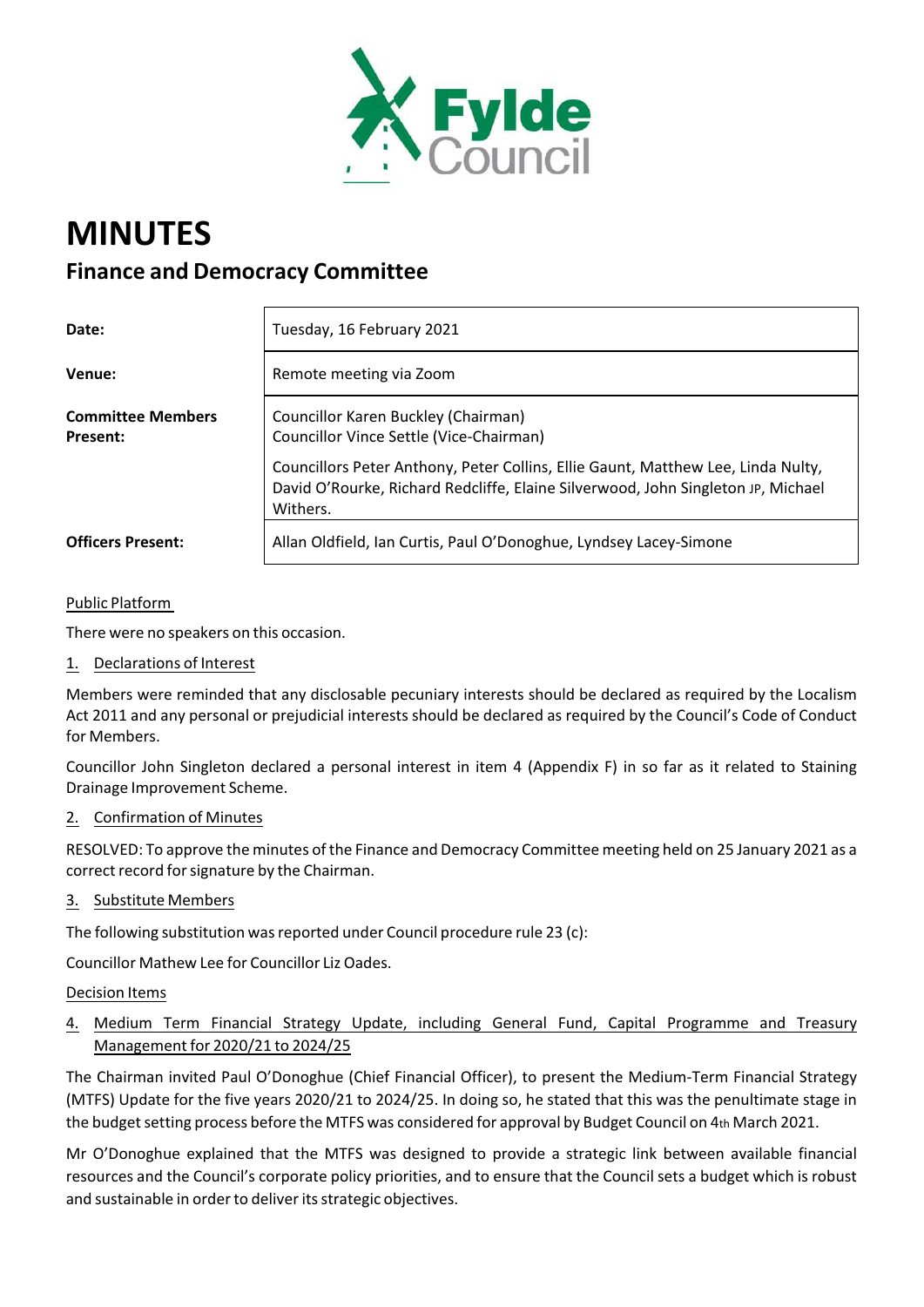In summary, the report detailed the estimated financial resources available to the Council and identified how they would be utilised to support the achievement of the Council's priorities. The report also identified the key financial risks facing the Council over the life of the forecast. The Council's Revenue Budget, Expenditure Forecast, Capital Programme, Treasury Management Strategy and Useable Reserves and Balances Policy together with the Budget Working Group recommendations and the draft fees and charges which had previously been considered by the programme committees were also set out in the report.

Members were advised that the forecast included the impact of the 2021/22 Local Government Finance Settlement (announced in December 2020) which was a single‐year only settlement. Particular reference was made in the report to the delayed implementation of the Fair Funding Review and similarly, the planned reform of the Business rates system. In addition, details with regard to the continuation of the Lancashire‐wide Business Rates Pool and proposals to consult on reforms to the New Homes Bonus scheme were set out in the report. The additional grants announced for 2021/22 as part of the Settlement and details of the various Covid Support grants were also highlighted in the report.

Mr O'Donoghue highlighted the fact that staff across the Council had been diverted from regular duties to respond to the pandemic and assuch less budget monitoring had been carried out than would ordinarily have been the case. As such, it was possible that there would be more budget variances at outturn than usual. He went on to confirm as the Council's Section 151 Officer that he was satisfied, having due regard to the risks identified in the report, that the budget proposals (as presented) represented a robust financial position for the Council for the next few years.

The Chairman, Councillor Buckley then went to further outline matters associated with the proposed Council Tax increase as detailed on Appendix E of the report and the Revenue and Capital items detailed in Appendix F of the report. She also went on to highlight the details of the distribution of the Covid Support grant funding and key investments made since Budget Council in March 2020.

Following on from the above, the Chairman invited questions. In summary, these related to the following areas: the availability of access control measures to other parks in the borough and arrangements for the provision of the Mersey Internal Audit Agency. These were addressed by the Chairman and Mr O'Donoghue as appropriate.

In conclusion, the Chairman on behalf of the Committee passed on her sincere thanks and appreciation to Mr O' Donoghue and his team and all budget holders for the hard work undertaken on the production of the comprehensive report and in supporting the development of budget proposals during a very challenging year.

A copy of the Medium‐Term Financial Strategy 2020/21 to 2024/25 wasincluded as an appendix to the report.

Following consideration of this matter, it was RESOLVED (1) to request Council to approve and adopt:

- a) The revised estimates for 2020/21 and the revenue budget for 2021/22 as set out in Appendix E of the report, which includes recommended transfers to the Capital Investment Reserve in 2020/21 and 2021/22 equivalent to the balance of the revenue surplus for those years, currently estimated at £1.813m in 2020/21 and £1.706m in 2021/22;
- b) The budget proposals and changes to Reserves and Balances as set out in Appendices F & H, to include approval that the Council will act as the accountable body for any of the new capital schemes (as indicated) in Appendix F of the report;
- c) The proposed distribution to town and parish areas of a proportion of the government covid grant support that has been provided to Fylde Council for 2021/22 (as shown at Appendix Fi to the report), with the authority being delegated to the Director of Resources, in consultation with the Fylde Council elected members for the non-parished areas of the borough, with regard to how those funds may be used in those areas;
- d) The Capital Strategy 2021-24, including Prudential Indicators and Limits, set out in Appendix G of the report; which incorporates the Treasury Management Policy, the Capital Programme, the Treasury Management Strategy, the Investment Strategy and the Minimum Revenue Provision Statement;
- e) The updated Useable Reserves & Balances Policy as detailed in Appendix H of the report;